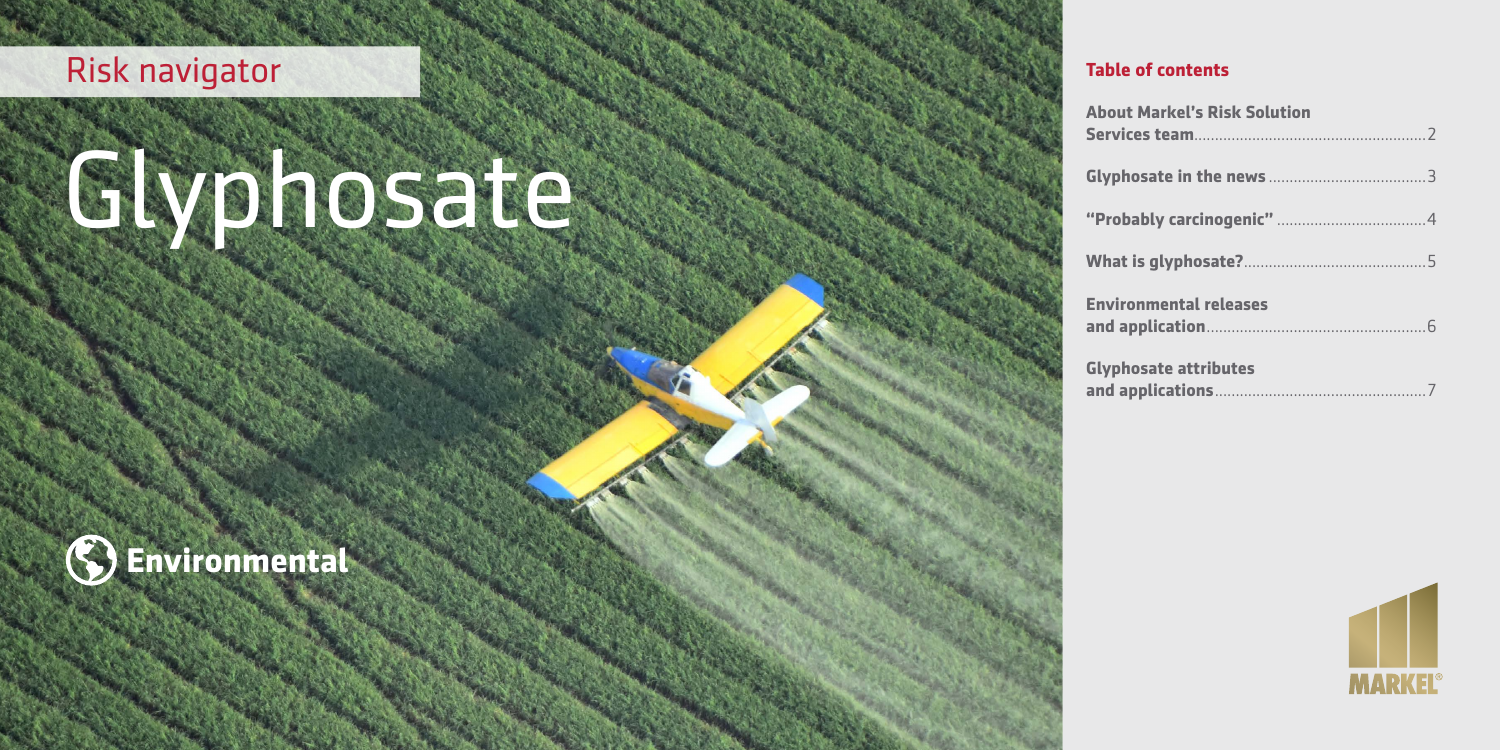#### **About Markel's Risk Solution Services team**

**Risk Solution Services** provides technical insight related to existing and potential insured risk at Markel. The team partners with our customers, claims, and underwriters to educate on both current and future risk trends and supports our clients with a comprehensive offering of risk management solutions.

We do this by engaging with clients, underwriting, and claims teams.

E-mail our team at [risksolutions@markel.com](mailto:risksolutions@markel.com).



This document is intended for general information purposes only, and should not be construed as advice or opinions on any specific facts or circumstances. The content of this document is made available on an "as is" basis, without warranty of any kind. This document can't be assumed to contain every acceptable safety and compliance procedures or that additional procedures might not be appropriate under the circumstances. Markel does not guarantee that this information is or can be relied on for compliance with any law or regulation, assurance against preventable losses, or freedom from legal liability. This publication is not intended to be legal, underwriting, or any other type of professional advice. Persons requiring advice should consult an independent adviser. Markel does not guarantee any particular outcome and makes no commitment to update any information herein, or remove any items that are no longer accurate or complete. Furthermore, Markel does not assume any liability to any person or organization for loss of damage caused by or resulting from any reliance placed on that content.

\*Markel Specialty is a business division of Markel Service, Incorporated, the underwriting manager for the Markel affiliated insurance companies.

© 2020 Markel Service, Incorporated. All rights reserved.

Page 2 of 7

| <b>About Markel's Risk Solution</b> |
|-------------------------------------|
|                                     |
|                                     |
|                                     |
| <b>Environmental releases</b>       |
| <b>Glyphosate attributes</b>        |

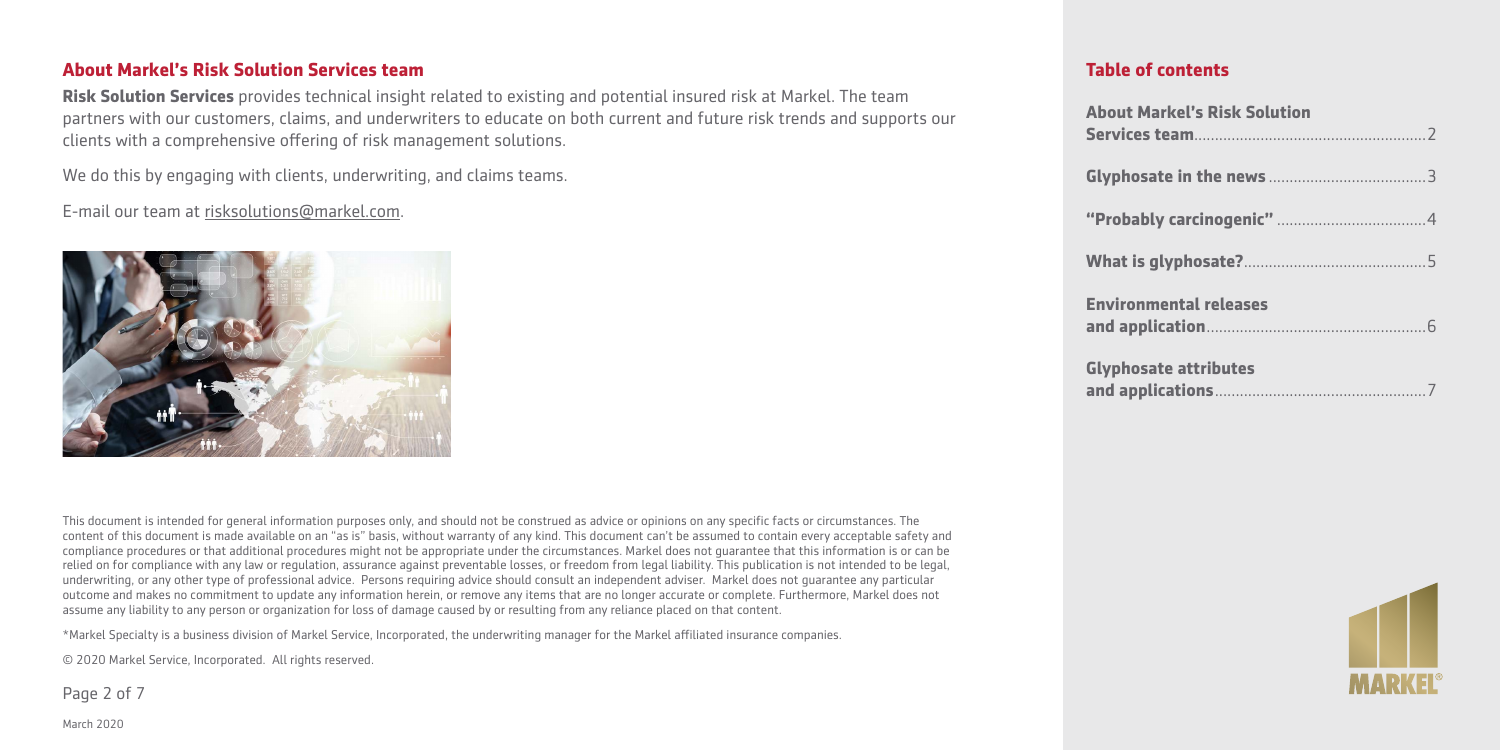#### **Glyphosate in the news**

Recently, glyphosate has become one of the most discussed and controversial agricultural chemicals. A California jury in August 2018 held Monsanto's Roundup and Ranger Pro herbicides which contain glyphosate as a major ingredient contributed to a school groundskeeper's lymphoma and issued a decision in favor of the plaintiff groundskeeper and against Monsanto for a combined \$289 million in compensatory and punitive damages. Monsanto has historically denied any links between its herbicides and cancer. However, already in 2016 testing for residues of glyphosate turned up high levels in honey originating from Iowa. The 2016 testing added to mounting concerns about glyphosate, its use, applications and possible links to cancer. The FDA began glyphosate residue testing in some foods in early 2016 and late 2015 after the International Agency for Research on Cancer (IARC) classified glyphosate as a probable human carcinogen in March 2015.

Until the Monsanto case the most prominent cases revolved around honey. The Organic Consumers Association and Beyond Pesticides, a not-for-profit group, had filed suit in November 2016 against Sioux Honey Association Cooperative, a large group of bee keepers who produce Sue Bee Honey. The suit was filed pursuant to the FDA false, misleading, and deceptive advertising and labeling requirements. In late September 2016 another lawsuit seeking class action status was filed against Sioux Honey Association in US District Court for the Eastern District of New York. Also in early 2016 Quaker Oats was sued regarding glyphosate residues in oatmeal, including several types of infant oat cereal.

| <b>About Markel's Risk Solution</b> |
|-------------------------------------|
|                                     |
|                                     |
|                                     |
| <b>Environmental releases</b>       |
| <b>Glyphosate attributes</b>        |

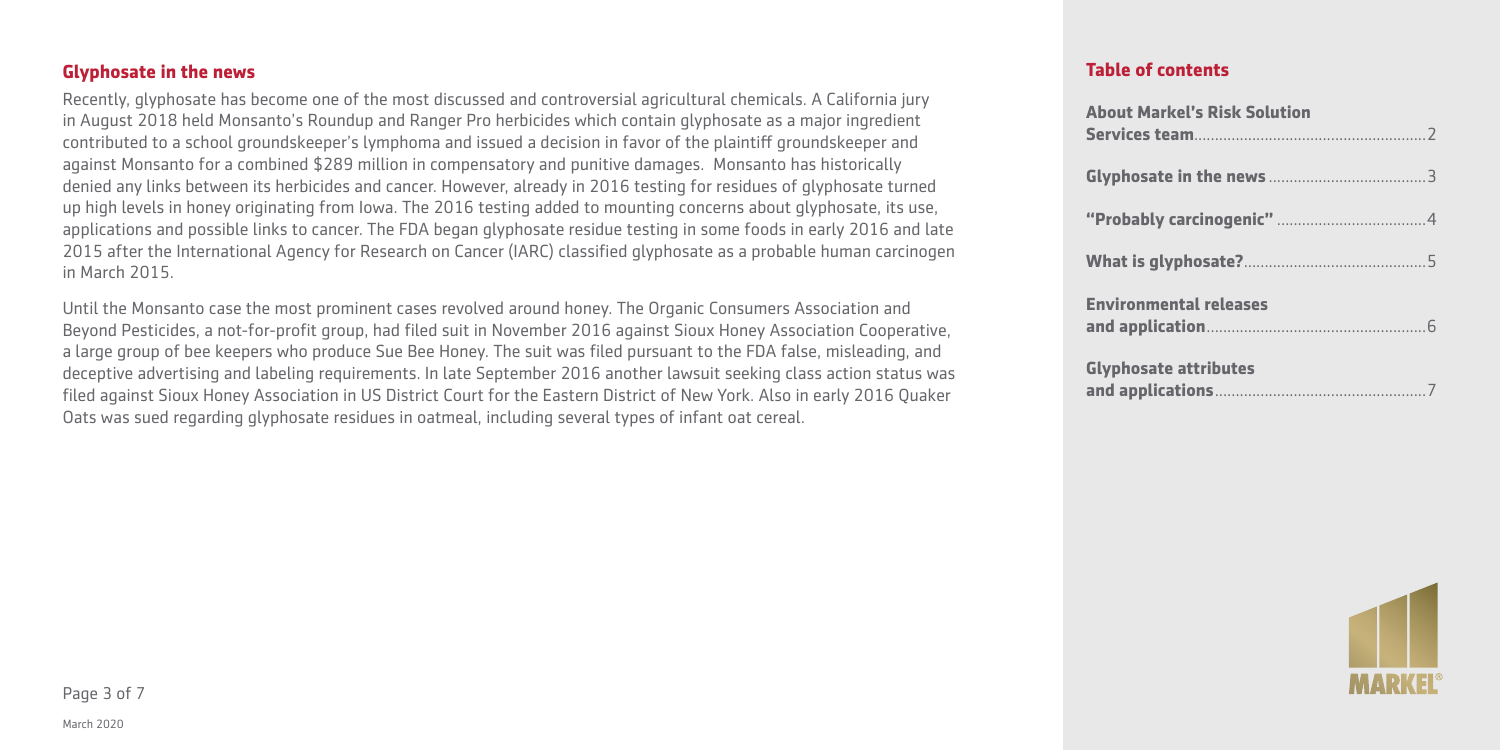#### **"Probably carcinogenic"**

The International Agency for Research on Cancer (IARC), the hazard assessment arm of the World Health Organization (WHO), in their report issued in 2015 classified glyphosate as a "2a: probably carcinogenic" substance associated with the risk of developing non-Hodgkin's lymphoma. The WHO designation has resulted in increased concern and scrutiny over glyphosate's safety. Numerous agencies, including: the US EPA, the European Chemicals Agency (ECHA), the German Federal Institute for Risk Assessment, and the European Food Safety Authority have conducted reviews. Many of the reviews have conflicting or inconsistent opposing views as to the scientific evidence supporting classification of glyphosate as a carcinogen.



However, due to its listing by IARC, the State of California Office of Environmental Health Hazard Assessment added glyphosate to the list of chemicals known to the state to cause cancer for purposes of Proposition 65, the Safe Drinking Water and Toxic Enforcement Act of 1986. The designation has also increased the number of legal cases against manufacturers of glyphosate and glyphosate-incorporating products.

| <b>About Markel's Risk Solution</b> |  |
|-------------------------------------|--|
|                                     |  |
|                                     |  |
|                                     |  |
| <b>Environmental releases</b>       |  |
| <b>Glyphosate attributes</b>        |  |

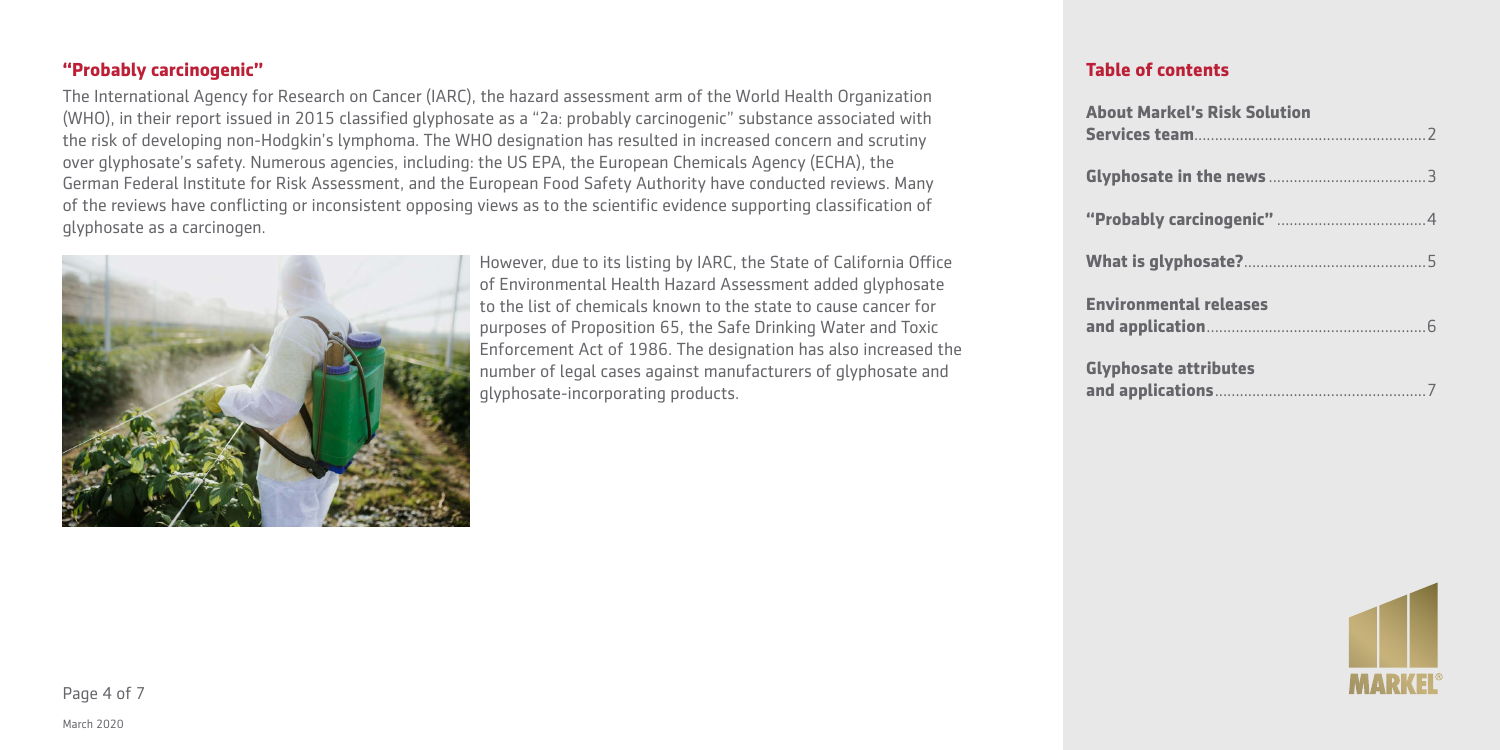#### **What is glyphosate?**

Glyphosate (N-(phosphonomethyl)glycine), CAS No. 1071-83-6) is a broad-spectrum, non-selective herbicide. It is generally applied to the leaves of plants to kill both unwanted broadleaf plants and grasses. Glyphosate prevents plants from making certain proteins necessary for plant growth. Wilting and death of the unwanted plants usually occurs in 7 to 10 days. In addition, the sodium salt form of glyphosate is used to regulate plant growth and ripen fruit.

Glyphosate was first registered for use in the US in 1974 and is one of the most widely-used herbicides in the US. According to the US Environmental Protection Agency (US EPA), on average, almost 200 million pounds of glyphosate are applied annually to agricultural crops. Application is highest on soybeans, with annual average applications of 100 million pounds applied in the US alone. The crops with the highest average percent crop treated with glyphosate is soybeans, followed by oranges, almonds, cotton, grapefruit, and pistachios.

Due to the volume used and broad applications, glyphosate is found in the environment, food products, and drinking water. The US EPA has established food tolerances and a federal drinking water standard (maximum contaminant level) for glyphosate. Glyphosate is periodically reviewed by a number of international agencies as part of its pesticide renewal process, and glyphosate has generally been identified as having low toxicity to humans, fish, and wildlife relative to many other pesticides. However, some products containing glyphosate may be toxic due to other ingredients. Glyphosate may affect fish and wildlife indirectly because killing the plants alters the animals' habitat.

| <b>About Markel's Risk Solution</b> |
|-------------------------------------|
|                                     |
|                                     |
|                                     |
| <b>Environmental releases</b>       |
| <b>Glyphosate attributes</b>        |

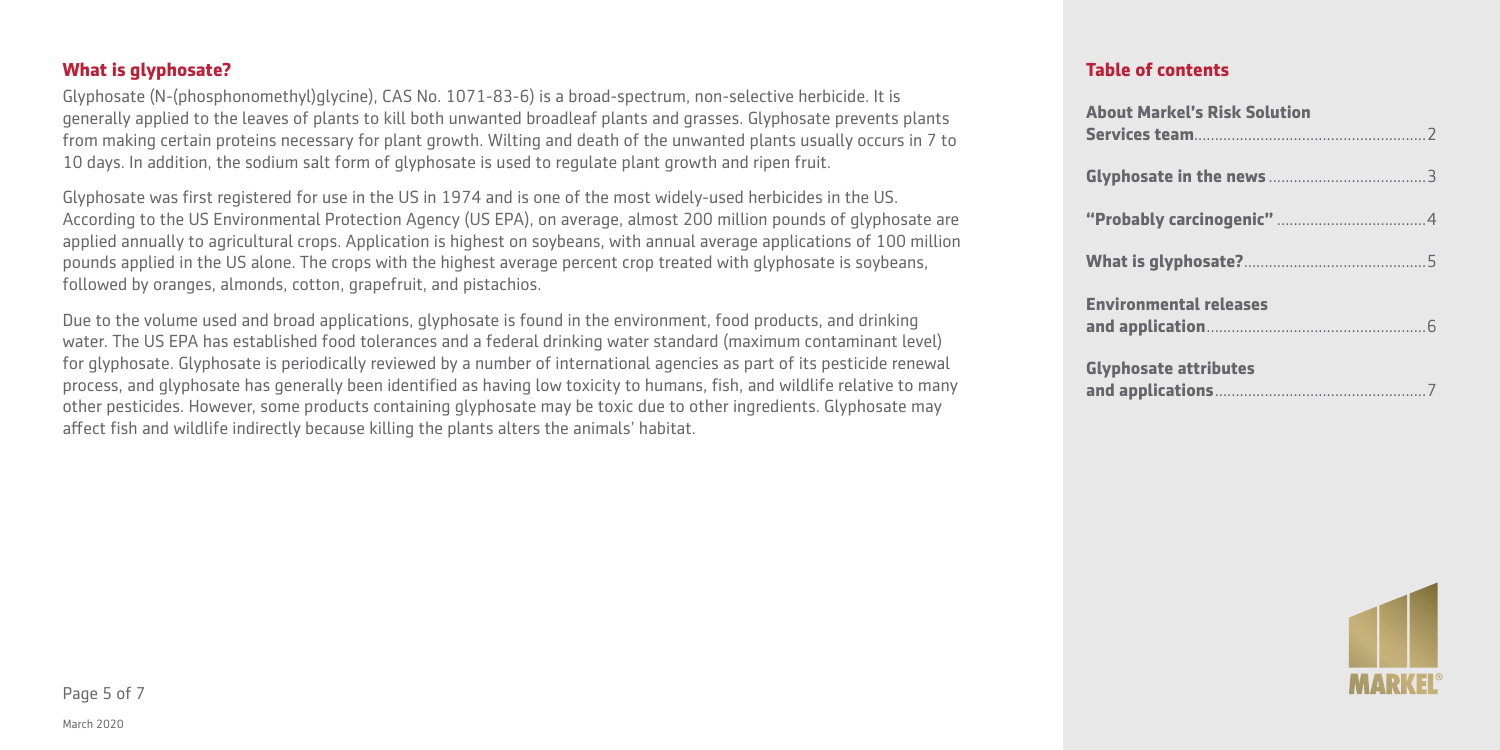#### **Environmental releases and application**

**Off-target drift**. Environmental releases of glyphosate would be expected to primarily occur during glyphosate application. Off-target drift of glyphosate during application reduces product efficacy, can damage nearby crops that are economically or aesthetically important, can hurt wildlife, and may contaminate water supplies. Drift can also deposit illegal residues on eatable crops, especially organic-grown crops or processed crops that are checked for contaminants.



**Chemical run-off**. Into the environment is also of concern; as glyphosate binds to soil, soil erosion should be minimized. Glyphosate can also enter the environment through direct aquatic application.

**Pre- and post-emergence applications**. Glyphosate is registered in the US for pre- and post-emergence application to a variety of fruit, vegetable, and field crops. Post-emergent applications are either soil-directed, though over-the-top applications are permitted for genetically modified crops. Harvest-aid (desiccant) applications are also registered for a number of cereal grain, legume, vegetable, non-grass animal feed, and oilseed crops. Glyphosate is also registered for application to turf (including golf courses and residential lawns) and for aquatic application.

Other chemicals relevant to the glyphosate discussion include the following salts that dissociate to free glyphosate (listed below by CAS number and name):

- 38641-94-0 (Glyphosate isopropyl amine salt)
- 40465-66-5 (monoammonium salt)
- 69254-40-6 (diammonium salt)
- 34494-03-6 (Glyphosate sodium)
- 81591-81-3 (Glyphosate -trimesium)

Page 6 of 7

| <b>About Markel's Risk Solution</b> |  |
|-------------------------------------|--|
|                                     |  |
|                                     |  |
|                                     |  |
| <b>Environmental releases</b>       |  |
| <b>Glyphosate attributes</b>        |  |